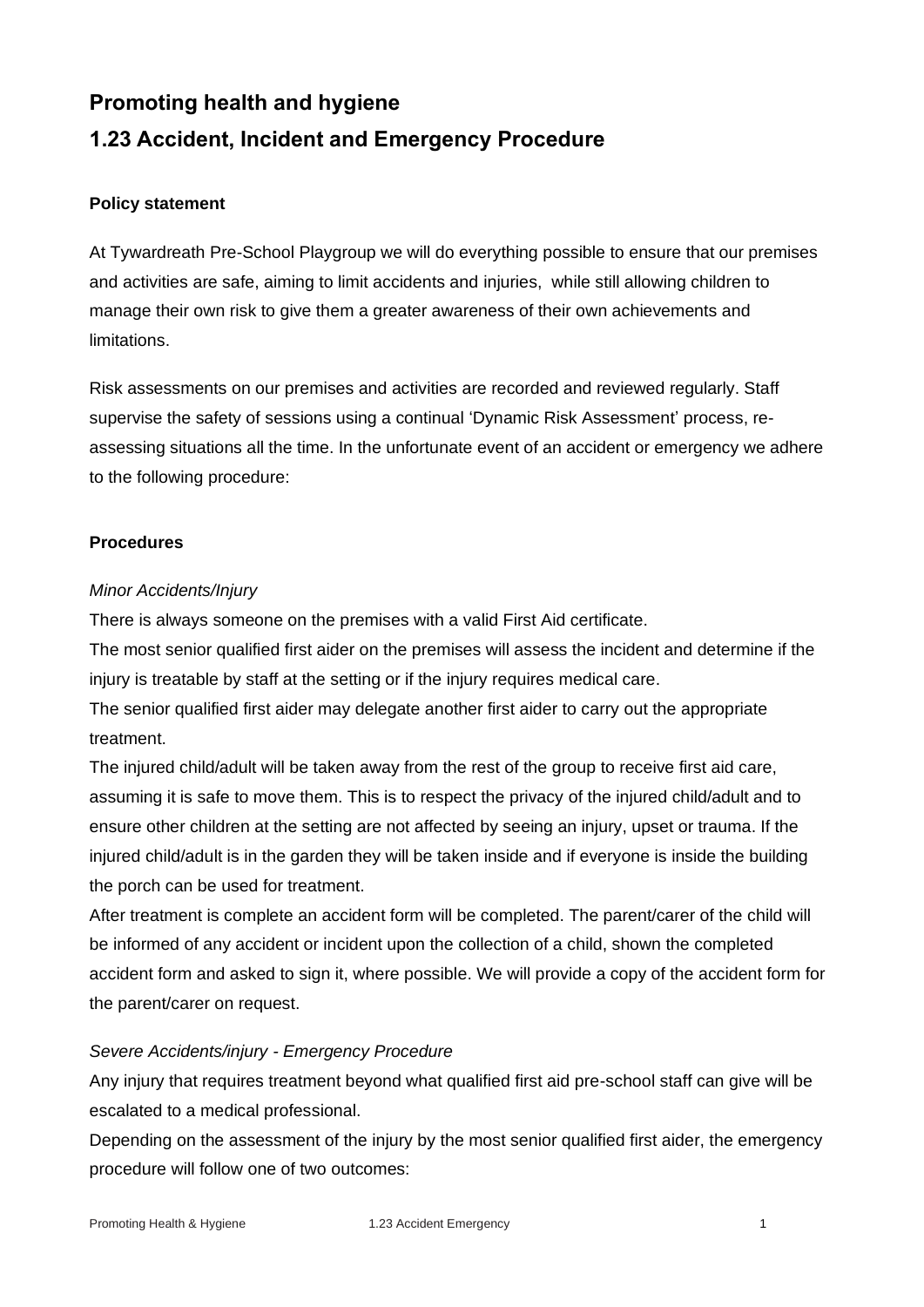## **Severe Accident/Emergency Requiring Immediate Medical Attention**

- 1) The most senior staff member to stay with the child and administer any relevant first aid and delegate an adult to ring the emergency services.
- 2) Other adult to be delegate to remove the other children from the scene.
- 3) Senior staff member to delegate an adult to ring child's emergency contact. If contact is not established we will try to ring the contact numbers every 15 minutes until contact is gained. Any answer-phone messages should not include details of the incident., but should leave as much information as possible i.e
	- Say WHO is calling "It is Sarah from Tywardreath Pre-School Playgroup"
	- Say WHY we are calling "I am calling about an urgent incident regarding your child"
	- Say WHEN we are calling date and time "it is (time) on the (date)"
	- Say WHAT telephone numbers they can call us on "Please call us ASAP on 01726 813 356 or my mobile 07123 456 789
- 4) The most senior staff member to delegate an adult to ring for emergency adult support back-up. If no-one can be contacted to arrive quickly we will ask a staff member from the local shop opposite or the pub next door to help. Any help sought in this way will be treated as 'visitors' and safeguarding regulations implemented.
- 5) When paramedics arrive if the child requires transfer to hospital in an ambulance the setting manager will go with the child if the setting deputy manager is present and at least one other adult (depending on ratio). If either the setting manager or deputy manager are not at the setting the most senior member of staff will delegate a member of staff to accompany the child.

# **Severe Accident/Emergency Requiring Non-Urgent Medical Attention**

- 1) The most senior staff member will stay with the child and administer any first aid.
- 2) The most senior staff member will delegate another adult to remove the other children from the scene.
- 3) The most senior member of staff will delegate an adult to ring child's emergency contact. If